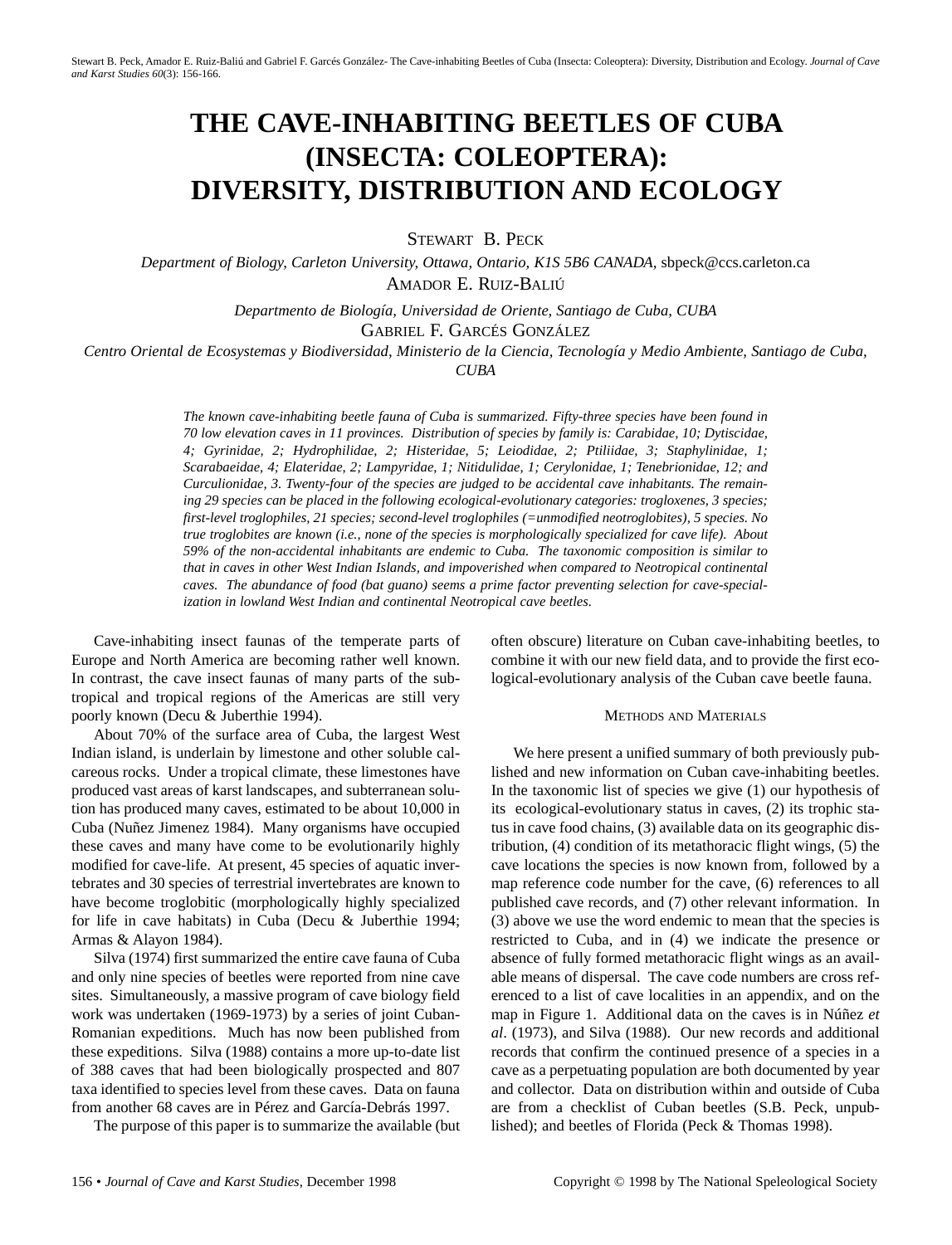**Figure 1. Outline map of Cuba and its provinces, showing location and code number of caves in which beetles have been found. The code number is the same as in the taxonomic list and in the appendix list of cave names.**



New material is deposited in the collections of the institutions of the authors, and some in the collections of the Institute of Ecology and Systematics, Academy of Sciences, Havana, Cuba. The base for much of our field work in eastern Cuba was the former cave research laboratory of the Academy of Sciences at Atabex Cave, Siboney, 15 km southeast of Santiago de Cuba.

## ECOLOGICAL ASSOCIATION WITH CAVES

Various schemes have been proposed as the basis of an ecological-evolutionary classification of cave faunas (Vandel 1965). We here use a slightly modified version of that of Hamilton-Smith (1971) which has the following categories relevant to populations of beetles in caves.

- 1. Accidental. Species that have no regular association with caves, and which do not complete their life cycle in caves.
- 2. Trogloxene. Species that regularly associate with caves, but for only part of their life cycles.
- 3. First-level troglophile. Species that complete their entire life cycle in caves, but are also known to occur in non-cave habitats.
- 4. Second-level troglophile. Species that are known only from caves, but show no morphological specialization for cave life. These have also been considered as "neotroglobites" or recent troglobites. Because cave faunas have often received more sampling attention than nearby forest habitats, it can be expected that some species now known only from caves as second-level troglophiles will eventually be found outside of caves and are actually first-level troglophiles.
- 5. Troglobite. Species that occur only in cave habitats and have ecological-morphological specializations for cave life (e.g., loss of eyes, wings, pigment, etc.). It is becoming common practice to use the terms "stygobite" or "stygobiont" for such organisms that live in aquatic subterranean habitats.

## **RESULTS**

A total of over 400 Cuban caves have now been searched for arthropods by the 1969-1973 Cuban-Romanian expeditions, by later Cuban expeditions (Silva 1988; Peréz & García-Debras 1997) and by us. Beetles that have been identified to species level were found in 70 of these caves. The annotated taxonomic list follows.

## SYSTEMATIC LIST

## **Family Carabidae**

*Dyschirius larocheli* Bousquet, 1988; reported by Silva (1988: 114) as *D. erythrocerus* LeConte.

- Accidental. Predator. Endemic species. Flightless. Halophilic. Cave records: Pinar del Río Province; Hoyo de Fanía 8. Reference: Mateu 1977: 377.
- *Macranthus* (= *Masoreus*) *brevicillus* (Chevrolat, 1863) First-level troglophile. Predator in moist guano. Infrequent in moist lowland forest habitats in Cuba; also known from caves in Puerto Rico (Peck 1981). Winged. Cave records: Holquin Province; Cueva de los Santos 8. Havana Province; Cueva de los Murciélagos 9. Reference: Mateu 1974: 28. The species is considered by Decu (1983) to be the most frequent and most abundant Cuban cave beetle in moist and guano rich areas.
- *Paratachys (= Tachys) abruptus* (Darlington, 1934)

Accidental. Predator. The species is distributed in lowland and montane forests in Cuba, and eastward to the islands of Guadelupe and Dominica. Winged. Cave records: Santiago de Cuba Province; Cueva Jíbara 8. Reference: Mateu 1977: 378.

## *Paratachys (= Tachys) cubax* (Darlington, 1934)

Accidental. Predator. Endemic species. It is widely distributed across Cuba in lowland and montane forests. Winged. Cave records: Santiago de Cuba Province; Cueva Atabex 1, Cueva Jíbara 8. Reference: Mateu 1977: 377.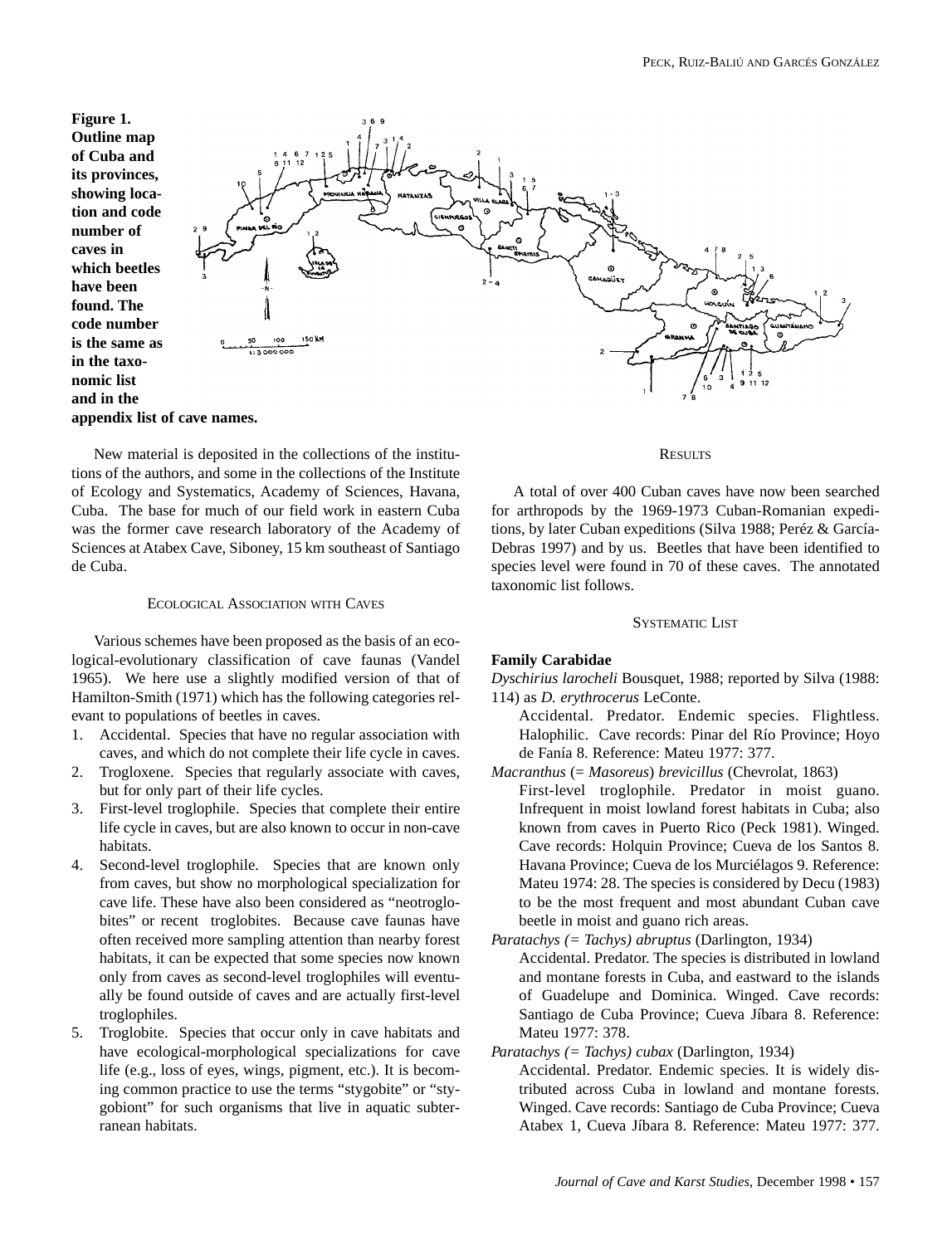Repeated searching in Atabex Cave has not found the species again.

*Paratachys (= Tachys) striax* (Darlington, 1934)

Accidental. Predator. Endemic species. Widely distributed in open lowland habitats. Winged. Cave records: Holquin Province; Cueva Bariay 1. This cave had a large population of these beetles in a room with an elevated temperature (28°C), but because they have not been found again in other caves, we class them as accidentals. Reference: Mateu 1977: 378.

*Paratachys (= Tachys) vorax* (LeConte, 1852)

Accidental. Predator. Distributed in moist habitats from southern USA to Mexico and Puerto Rico. Winged. Cave records: Pinar del Río; Hoyo de Fanía 8. Reference: Mateau 1977: 378.

*Pentagonica flavipes* (LeConte, 1853)

Accidental. Predator. Distributed in moist habitats from southern USA to Mexico and Puerto Rico. Winged. Cave records: Pinar del Río; Hoyo de Fanía 8. Reference: Mateau 1977: 378.

*Platynus (= Colpodes) carabiai* (Darlington, 1937)

Accidental. Predator. Endemic species. Distributed in moist habitats in eastern Cuba. Winged. Cave records: Holquin Province; Cueva Bariay 1. Santiago Province; Cueva Jíbara 8. References: Mateu 1977: 378; Silva 1988: 114.

*Selenophorus chalybaeus* (Dejean, 1829)

Accidental. Predator. The species ranges from the Bahamas to Jamaica and east to Antigua and Guadelupe. In Cuba it is widely distributed in lowland habitats. Winged. Cave records: Holquin Province; Cueva del Jaguey 6. Reference: Mateu 1977: 378.

*Selenophorus pyritosus* (Dejean, 1829)

Accidental. Predator. The species ranges from the Bahamas to Puerto Rico, and Mexico south to South America. In Cuba it is widely distributed in lowland habitats. Winged. Cave records: Havana Province; Cueva Cinco Cuevas 3. Santiago Province; Cueva Atabex 1. References: Mateu 1977: 378; Silva 1988: 114.

# **Family Dytiscidae**

*Copelatus posticatus* (Fabricius, 1801)

Accidental. Predator. The species occurs in all of the Greater Antilles, as well as the Lesser Antilles, and Central and South America. Winged. Cave records: Pinar del Río; Hoyo de Fanía. References: Spangler 1981a: 153; Silva 1988: 114.

*Derovatellus lentus lentus* (Wehncke, 1876)

Accidental. Predator. The species is also distributed throughout the West Indies, to Trinidad and South America, and in Florida. It is infrequently known from streams in Cuba. Winged. Cave records: Camagüey Province; Cueva del Agua (de los Lagos) 1. References: Spangler 1981a: 145; Silva 1988: 114.

*Laccophilus proximus* Say, 1823

Accidental. Predator. Distributed from south Florida

through all the Greater Antilles to Barbados. It occurs in streams throughout Cuba. Winged. Cave Records: Pinar del Río; Hoyo de Faniá. References: Spangler 1981a: 150; Silva 1988: 114.

*Laccophilus venustus* Chevrolat, 1863

Accidental. Predator. The species is also distributed in the Bahamas, Haiti, Guatemala, Mexico, and Florida. It is known from streams throughout Cuba. Winged. Cave records: Santiago de Cuba Province; Cueva Jíbara 8. References: Spangler 1973: 354; Silva 1988: 114. Family Gyrinidae

## *Dineutus americanus* (Linneus, 1767)

Accidental. Predator. The species is distributed throughout the Bahamas and Jamaica to the Virgin Islands, and in Florida. It occurs in streams throughout Cuba. Winged. Cave records: Santiago de Cuba Province; Cueva Jíbara 8. References: Spangler 1981a: 145; Silva 1988: 115.

*Dineutus longimanus cubensis* Ochs, 1938

Accidental. Predator. The species also occurs in Jamaica, Hispaniola, and Puerto Rico. It occurs in streams throughout Cuba. Winged. Cave records: Santiago de Cuba Province; Cueva Jíbara 8. Saneti Spiritus Province; Cueva Caja de Aqua. References: Peréz and García-Debras 1997: 26; Spangler 1981a: 145; Silva 1988: 115.

# **Family Hydrophilidae**

*Oosternum costatum* (Sharp, 1882)

First-level troglophile. Scavenger in moist guano. The species is widespread from the United States through the West Indies and Central America to South America. Winged. Cave records: Provincia de Santiago de Cuba; Cueva de los Majaes 9 (many in moist guano, collected by Peck in 1995). This is not a frequent cave inhabitant.

*Tropisternus mergus* (Say, 1835)

Accidental. Scavenger. Distributed from Cuba to Mexico and south to Costa Rica. Winged. Cave records: Pinar del Río; Hoyo de Faniá 8. References: Spangler 1981a: 161; Silva 1988: 115.

## **Family Histeridae**

*Acritus analis* LeConte, 1853

First-level troglophile. Predator. The species also occurs in Puerto Rico, Guatemala and Mexico. The species is common in Cuba outside of caves. Winged. Cave records: Havana Province; Cueva Galera 6. Pinar del Río Province; Cueva Incógnita 7. References: Decu and Therond 1977: 403; Silva 1988: 115.

## *Carcinops troglodytes* (Paykull, 1811)

First-level troglophile. Predator. The species is tropicopolitan in distribution, and widespread across Cuba. Winged. Cave records: Granma Province; Cueva del Fustete 2. Holquin Province; Cueva de las Cuatrocientas Rozas 2. Sancti Spiritus Province; Cueva Guanayara 3. Matanzas Province; Cueva la Eloisa 2. Havana Province; Cueva el Mudo 8. References: Decu and Therond 1977: 403; Silva 1988: 115. Santiago de Cuba Province, Cueva de los Majaes 9 (collected by Peck in 1995).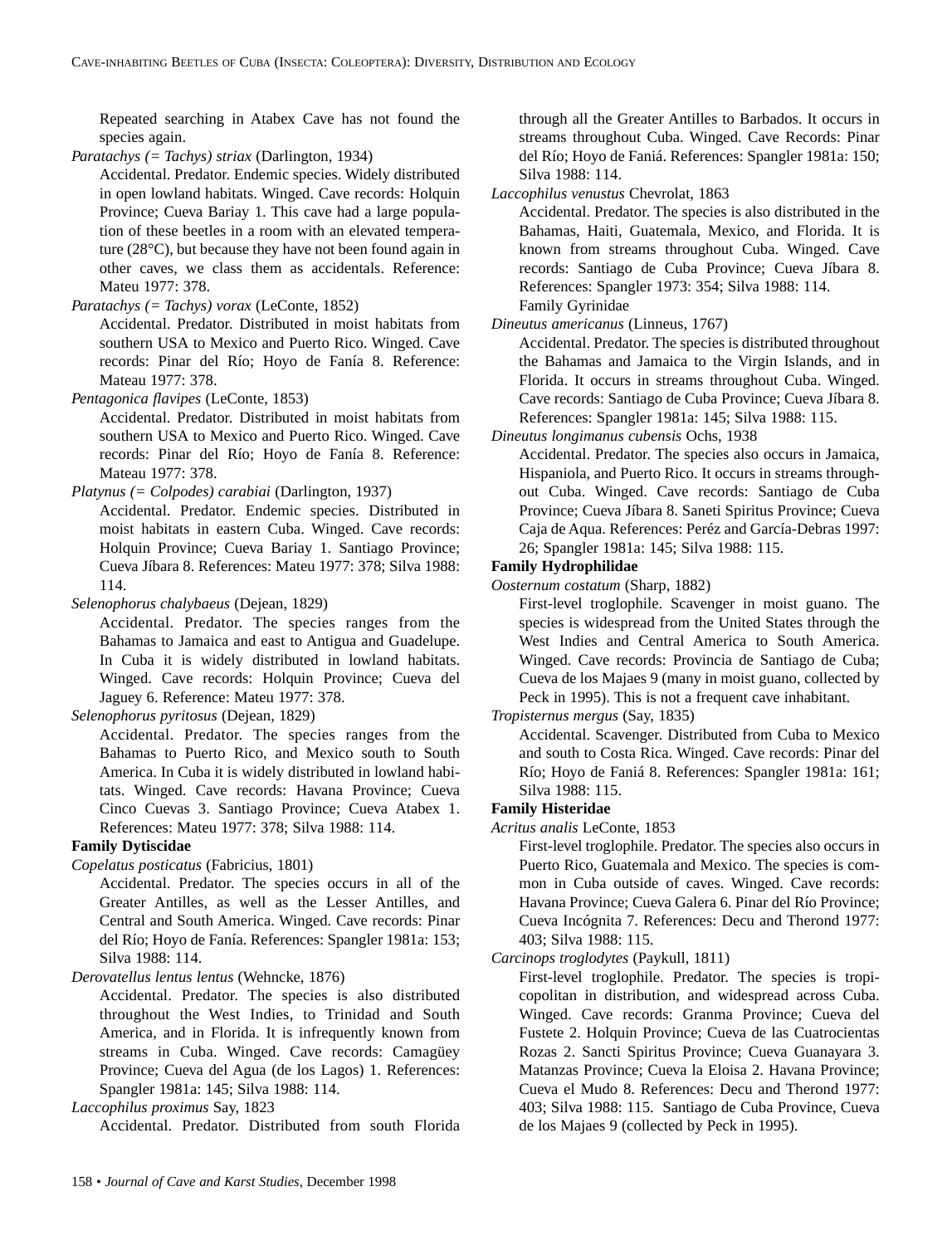## *Epieurus antillarum* (Marseul, 1854)

First-level troglophile. Predator. The species occurs east to Puerto Rico, and is in Mexico, and the southeastern USA. Winged. Cave records: Guantánamo Province; Cueva de la Patana 3. Holquin Province; Cueva de las Cuatrocientas Rozas 2. References: Decu and Therond 1977: 404; Silva 1988: 115.

# *Epieurus pulicarius* (Erichson, 1834)

Accidental. Predator. The species is otherwise known only from Mexico. The only Cuban records are from one cave. Winged. Cave records: Santiago de Cuba Province; Cueva Atabex 1. References: Decu and Therond 1977: 404; Silva 1988: 115. The species has not been found in this cave again in spite of repeated searching.

*Euspilotus sterquilinus* (LeConte, 1860)

First-level troglophile. Predator. Endemic species. Widely distributed in Cuba. Winged. Cave records: Ciudad de la Habana Province; Cueva de la Virgen, 5. Guantánamo Province; Cueva de Majana 2 (collected by Ruiz & Garcés in 1985), Cueva de La Patana 3 (collected by Ruiz & Garcés in 1985). Havana Province; Cueva del Mundo 6. Santiago de Cuba Province; Cueva Cativar 3, Cueva del Humo 6, Cueva de los Majaes 9 (collected in December 1984 by Ruiz & Garcés and Peck (1995) feeding on decomposing remains of bats (*Phyllonecteris poeyi* Gundlach)). Sancti Spiritus Province; Cueva Guanayara 3. Pinar del Río Province; Cueva Clara 4. References: Decu and Therond 1977: 403; Silva 1988: 115.

# **Family Leiodidae**

*Aglyptinus* sp.

First-level troglophile. Scavenger in guano of fruit bats. Endemic species (first record of the genus from Cuba). The genus is widespread in the Neotropics, and species are often associated with guano in caves (Peck 1977). Winged. Cave records: Pinar del Río Province; Cueva la Barca, in fresh guano of *Artibeus* fruit bats. We have since found it frequently in forests near Santiago de Cuba.

*Proptomaphaginus apodemus* (Szymczakowski, 1969)

First-level troglophile. Scavenger in guano of fruit bats. Endemic species. Widely distributed across Cuba, but previously reported only from caves. Winged. Cave records: Guantánamo Province; Cueva de Majana 2 (collected by Ruiz & Garcés in 1985), Cueva de La Patana 3 (collected by Ruiz & Garcés in 1985). Santiago de Cuba Province; Cueva de la Cantera 2 (collected by Ruiz & Garcés in 1985), Cueva de los Majaes 9 (collected by Ruiz & Garcés in 1984), Cueva Atabex (collected by Peck in 1995). Granma Province; Cueva del Fustete 2, Cueva del Hoyito 5. Camagüey Province; Cueva del Agua (de los Lagos) 1, Cueva del Indio 2, Cueva de la Lechuza 3. Sancti Spiritus Province; Cueva de las Columnas 2, Cueva Grande de Caguanes 5, Cueva Humbolt 6, Cueva del Túnel 7. Ciudad de La Habana Province; Cueva del la Virgen 1. Pinar del Río Province; Cueva del Abono 1 (collected by Ruiz & Garcés in 1985), Cueva de Pio Domingo 9, Cueva de la

Vela 11 (collected by Ruiz & Garcés in 1985). Isla de Juventud Province, Cueva del Abono 2. References: Decu 1973: 367; Silva 1988: 114.

Notes. References to *Ptomaphagus* sp. in Cueva de Bellamar 1 (Matanzas Province) and Cueva del Cura 4 (Havana Province) (Bolivar Pieltain 1944: 302, 303; Silva 1974: 28; 1988: 114) are for this species because *Ptomaphagus* does not occur in Cuba. *Proptomaphaginus* also occurs in Mexico as small-eyed flightless soil species and as winged species in caves in Hispaniola and Puerto Rico (Peck 1983). Because the Hispaniola and Puerto Rico cave-dwelling species also occur in forests, we predicted that *P. apodemus* would also be found in forests in Cuba. We actually found it there by using baited pitfall traps and flight intercept traps in the Santiago Botanical Garden (Jardin Botanico T. Roig) in December 1995. The species was previously considered to be a second-level troglophile (a neotroglobite), but our discovery of it in several non-cave sites reduces it to the status of a firstlevel troglophile. *Proptomaphaginus darlingtoni* (Jeannel) is another species in the genus known from lowland forests at Soledad; near Cienfuegos, Cuba (Peck 1970).

# **Family Ptiliidae**

Ptiliidae genus 1 sp.1. First-level troglophile. Scavenger. Winged. In drier guano. Ptiliidae genus 1 sp.2.

First-level troglophile. Scavenger. Winged. In drier guano. Ptiliidae genus 2 sp.1.

First-level troglophile. Scavenger. Winged. In drier guano. Cave records combined for above 3 species: Santiago de Cuba Province; Cueva de los Majaes 9 (collected by Ruiz & Garcés in 1984), Cueva de Cativar 3. Granma Province; Cueva del Fustete 2. Havana Province; Cueva de Emilio 5. References: Decu 1983: 15; Silva 1988: 115.

Note: These are all undescribed species (H. Dybas, pers. comm.).

# **Family Staphylinidae**

*Aleocharinae* sp.

First-level troglophile. Predator. Cave records: Santiago de Cuba Province; Cueva del Humo 7 (collected by Ruiz en 1986), Cueva de los Majaes 9 (collected by Peck in guano in 1995). These beetles are notoriously difficult to identify. They must exist in other Cuban caves.

## **Family Scarabeidae**

*Ataenius gracilis* (Melsheimer, 1845)

First-level troglophile. Scavenger. Widely distributed from southeastern USA and West Indies to Peru. Winged. In moist guano. Cave records: Provincia de Santiago de Cuba; Cueva de los Majaes 9 (several collected by Peck in guano in 1995). Not previously known to maintain populations in caves.

*Canthochilum histeroides* (Harold, 1868)

Accidental. Scavenger. An endemic in lowland forest in northern and western Cuba. Winged. Cave records: Matanzas Province; Gran Caverna de Fuentes. Reference: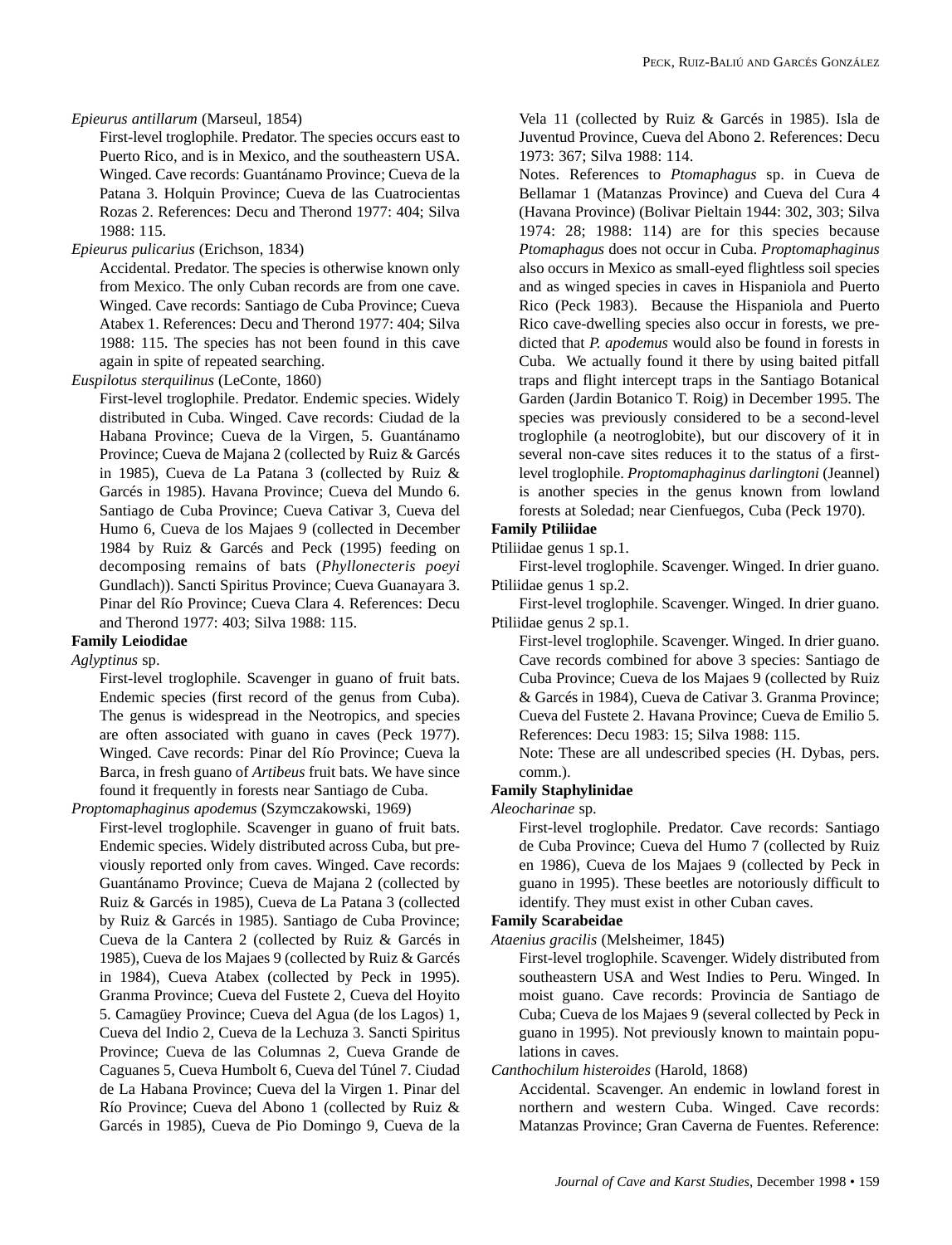Silva 1988: 115.

*Gymnetis lanius sternalis* (Chevrolat, 1865)

Trogloxene. Scavenger. Endemic species. Widely distributed across Cuba. Winged. Cave records: Villa Clara Province; Cueva El Gato 2 (collected by Luis Grande in 1986), Cueva El Majá 3 (collected by Luis Grande in 1986). Havana Province; Cueva del Mudo 8. References: Decu 1983: 16; Silva 1988: 115. These beetles were found in large numbers in caves where there is guano as a food for the larvae. The larvae occurred in balls of rather dry guano.

## *Tiarocera cornuta* (Gory & Percheron, 1833)

Trogloxene. Scavenger. Endemic species. Widely distributed across Cuba. Cave Records: Havana Province; Cueva de la Mariana 7. References: Silva 1974: 28; 1988: 115. These beetles are found in caves when there is guano near the entrances as a food for the larvae. Other cetonine scarabs are known to occur as larvae and adults in guano deposits in caves in Trinidad (S.B. Peck, unpub.).

# **Family Elateridae**

*Conoderus posticatus* var. *sticturus* Candeze, 1859 (as *C. p. esticturus* in Silva 1988: 114).

Trogloxene. Predator. Scavenger. Widespread across Cuba. The species is also widespread from Mexico to Brazil. Winged. Cave records: Havana Province; Cueva de los Murcielagos 9. References: Hardy 1963: 160; Silva 1988: 114. The larvae develop in guano, and this is known for other elaterids (Martin 1980).

*Pyrophorus noctilucus* Linneaeus, 1758

First-level troglophile. Predator. Scavenger. The species is widespread in the West Indies, and from Mexico to Argentina. Winged. Cave records: Santiago de Cuba Province; Cueva del Humo 7 (collected by Ruiz in 1986), Cueva de los Majaes 9. Sancti Spiritus Province; Cueva de Colón 1, Cueva de la zona de Guanayara 4. Villa Clara Province; Cueva de los Bichos 1 (collected by Luis Grande in 1986), Cueva El Majá 3 (collected by Luis Grande in 1986). Havana Province; Cueva del Mudo 8. Pinar del Río Province; Cueva de las Catacumbas 3 (collected by Ruiz & Garcés in 1985), Cueva de las Columnas 5 (collected by Ruiz & Garcés in 1985). References: Decu 1983: 16; Hardy 1963: 160; Silva 1988: 114. These luminescent beetles occur in caves when there is guano for the larvae to feed on. Larvae were found in Cueva El Mudo and Cueva de los Majaes.

# **Family Lampyridae**

*Photinus nefarius* J.E. Olivier, 1912

Accidental. Predator. Endemic species. The distribution in Cuba is poorly known. Winged. Cave records: Havana Province; Cueva de la Marina 7. References: Silva 1974: 28; 1988: 115.

# **Family Nitidulidae**

*Carpophilus* sp.

Accidental. Scavenger. Some 12 species in this genus occur in Cuba. Winged. Cave records: Ciudad de Havana

## Province; Cueva del Tunel 4. Reference: Silva 1988: 115. **Family Cerylonidae**

*Euxestus erithaeus* Chevrolat, 1863

First-level troglophile. Scavenger. Widespread but uncommon in litter in Florida and Greater Antilles. Winged. Cave records: Santiago de Cuba Province; Cueva Atabex 1 (collected in bat guano by Peck in 1995), Cueva de los Majaes 9 (in bat guano by Peck in 1995). These are the first Cuban cave records. The species is also known from bat guano in a cave in Jamaica (Peck 1992).

## **Family Tenebrionidae**

## *Alphitobius diaperinus* (Panzer, 1832)

First-level troglophile. Scavenger. Cosmopolitan and in stored products. Widespread throughout Cuba. Winged. Cave records: Sancti Spiritus Province; Cueva de Guanayara 3. Villa Clara Province; Cueva el Gato 2 (collected by Luis Grande in 1986). Havana Province; Cueva de la Mariana 7; Cueva el Mudo 8. References: Ardoin 1977: 383; Silva 1988: 115. The species is especially found in dry guano, and populations may number in the tens of thousands. It is known in guano caves, attics, chicken coops, etc. from Ontario to Venezuela (Peck 1981, 1992).

*Alphitobius laevigatus* (Fabricius, 1781)

First-level troglophile. Scavenger. Cosmopolitan, common in stored products. Winged. Cave records: Santiago de Cuba Province; Cueva de las Golondrinas 5, Cueva de los Majaes 9 (collected by Ruiz & Garcés in 1984, and S.B. Peck in 1995). Granma Province; Cueva del Fustete 2. Hoguin Province; Cueva de las Cuatrocientas Rozas 2. Sancti Spiritus Province; Cueva Guanayara 3. Havana Province; Cueva Galera 6, Cueva el Mudo 8. Villa Clara Province; Cueva de los Bichos 1. References: Ardoin 1977: 391; Silva 1988: 115. The species is known to be abundant in bat caves in Texas, Mexico, and the West Indies (Peck 1992). It may build up to very large populations in moist guano.

*Blapstinus cubanus* Marcuzzi, 1962

Accidental. Scavenger. Distributed throughout Cuba and the Bahamas. Winged. Cave records: Havana Province; Cueva Cinco Cuevas 3, reported from a single specimen. References: Ardoin 1977: 390; Silva 1988: 116.

*Blapstinus* cf. *fortis* LeConte, 1878

First-level troglophile. Scavenger. Endemic species. Widespread throughout Cuba. Winged. Cave records: Sancti Spiritus Province; Cueva Colón 1, Cueva Grande de Caguanes 5. References: Silva 1974: 28; 1988: 116.

*Orghidania torrei* Ardoin, 1977

First-level troglophile. Scavenger. Endemic species. Probably widespread throughout Cuba. Winged. Cave records: Sancti Spiritus Province; Cueva Colón 1. References: Ardoin 1977: 384; Silva 1988: 116.

*Trimytantron cavernicolous* Garrido and Gutiérrez, 1997 First-level troglophile. Scavenger. Endemic species. Wingless. Cave records: Sancti Spiritus Province; Cueva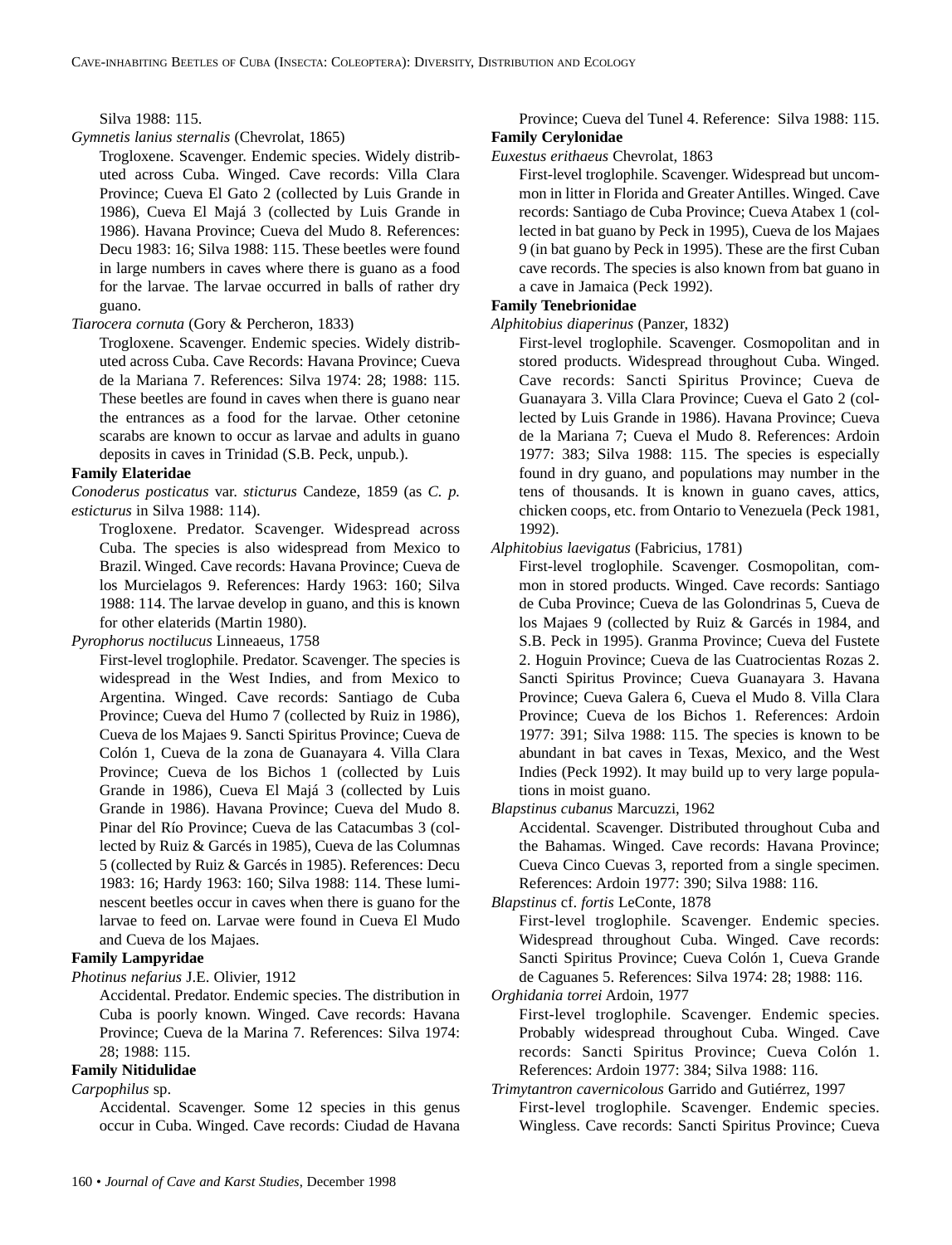el Pirata, Cayo Caguanes (type locality); Cueva de Colon 1; Cueva de los Chivos; also from one epigean locality (Punta de Judas, Yaguajay). Reference: Garrido and Gutiérrez 1997: 34.

*Trimytantron cubanum* Ardoin, 1977

Second-level troglophile. Scavenger. Endemic species. Known only from one cave locality. Wingless. Cave records: Holguin Province; Cueva de los Panaderos (type locality) 7. References: Ardoin 1977: 388; Silva 1988: 116.

## *Trimytantron decui* Ardoin, 1977

Second-level troglophile. Scavenger. Endemic species. Known only from caves. Wingless. Cave records: Santiago de Cuba Province; Cueva Cativar (type locality) 3, Cueva de las Golondrinas 5 (collected by Ruiz & Garcés in 1984), Cueva del Humo 6, Cueva de los Murciélagos 10, Cueva del Terrarium 11 (collected by Ruiz & Garcés in 1984), Cueva de la Virgen 12 (collected by Ruiz & Garcés in 1984). Granma Province; Cueva de los Petroglifos. Guantanamo Province; Cueva de la Patana 3 (collected by Ruiz & Garcés in 1985). References: Ardoin 1977: 382; Garrido & Gutiérrez 1997: 21; Silva 1988: 116.

## *Trimytantron negreai* Ardoin, 1977

Second-level troglophile. Scavenger. Endemic species. Known only from one cave. Wingless. Cave records: Holguin Province; Cueva del Guano (type locality) 4. References: Ardoin 1977: 387; Silva 1988: 116.

*Trimytantron poeyi* Ardoin, 1977

Second-level troglophile. Scavenger. Endemic species. Known only from caves. Wingless. Cave records: Granma Province; Cueva del Futete (Fustete) 2. Guantanamo Province; Cueva de la Patana 3 (type locality) (collected by Ruiz & Garcés in 1985). Habona Province; Cueva del Mundo 6. Sancti Spiritus Province; Cueva de Colón 1, Cueva de las Columnas 2. Santiago de Cuba Province; Cueva de Cativar 3; Cueva del Humo 6. References: Ardoin 1977: 383; Garrido & Gutiérrez 1997: 21; Silva 1988: 116.

## *Trimytantron vinai* Ardoin, 1977

Second-level troglophile. Scavenger. Endemic species. Known only from one cave locality. Wingless. Cave records: Matanzas Province; Cueva La Pluma (type locality) 4. References: Ardoin 1977: 388; Silva 1988: 116.

*Zophobas rugipes* Kirsch, 1866

First-level troglophile. Scavenger. Widespread from Mexico to Brazil, and from Cuba to the Lesser Antilles. It is distributed throughout Cuba (Garrido & Gutierrez, 1994). Wingless. Cave records: Guantanamo Province; Cueva de la Patana 3 (collected by Ruiz & Garcés in 1985). Villa Clara Province; Cueva el Majá 3 (collected by Luis Grande in 1986). References: Ardoin 1977: 385; Garrido and Gutierrez 1994: 243; Silva 1988: 116.

## **Family Curculionidae**

*Anchonus suillus* (Fabricius, 1792)

Accidental. Scavenger. Widespread in West Indies, from the Bahamas and Cuba, through to Puerto Rico and south to Guadeloupe. Winged. Cave records: Santiago de Cuba Province; Cueva de los Majaes 9 (one collected by Peck in 1995 in bat guano). A soil-litter dwelling feeder on roots and litter.

*Caecocossonus* sp. (cf. *decuanus* Osella, 1973)

Accidental. Scavenger. Only one species, *C. decuanus*, is reported from Cuba. This is an eyeless and flightless soilinhabiting species (see Howden 1992: 18). Cave records: Matanzas Province; doline of Cueva la Pluma 4. References: Silva 1988: 114; Osella 1977: 399.

*Stenancylas colomboi* Casey, 1892

Accidental. Scavenger. Reported from Jamaica, St. Vincent, and south Florida (Anderson & Peck 1994) as well as Cuba. Winged. Cave Records: Santiago de Cuba Province; Cueva de los Majaes (one collected by Peck in 1995 in bat guano). Known from roots and foliage of *Asplenicum* ferns and litter in coastal deciduous forests.

## **DISCUSSION**

In addition to the above records, Nuñez *et al*. (1973), Orghidan *et al*. (1977), Perez and García-Debrás (1977), and Silva (1988) mention beetles in other caves, but give no species level identifications. We have not repeated these records in the above list because they cannot be used in the following analysis.

The known fauna of beetles that have been found in caves in Cuba and identified or segregated to species are now 53 species. Of these, 24 are judged to be accidentals, with no repeated pattern of ecological-evolutionary relationship with cave habitats. The following analysis, thus, treats only the remaining 29 species that have a non-accidental association with caves, and these are summarized in Table 1. This cavedwelling beetle fauna is richer than that of caves in the island of Puerto Rico (10 species, Peck 1974, 1981a, 1994) and similar to that in the island of Jamaica (23 species, Peck, 1992). By contrast, a single continental tropical cave, Cueva del Guacharo in Venezuela, has 29 resident beetle species (Peck *et al*., 1989).

## CAVE RESTRICTION AND ENDEMISM

The Cuban cave beetle fauna has no morphologically specialized cave-limited species (troglobites). There are five tenebrionid species that are now known only from caves (secondlevel troglophiles) but all of these are expected by us to occur in epigean habitats (Table 1); we predict that these are actually first-level troglophiles. The rest of the fauna (24 species) are more frequently known from non-cave habitats. Of the 29 non-accidental cave-occurring beetles, 17 (59%) are thought to be endemic to Cuba (Table 1). This compares favorably with the entire Cuban beetle fauna, which contains about 55% endemic species (S.B. Peck, unpublished). Three of the caver-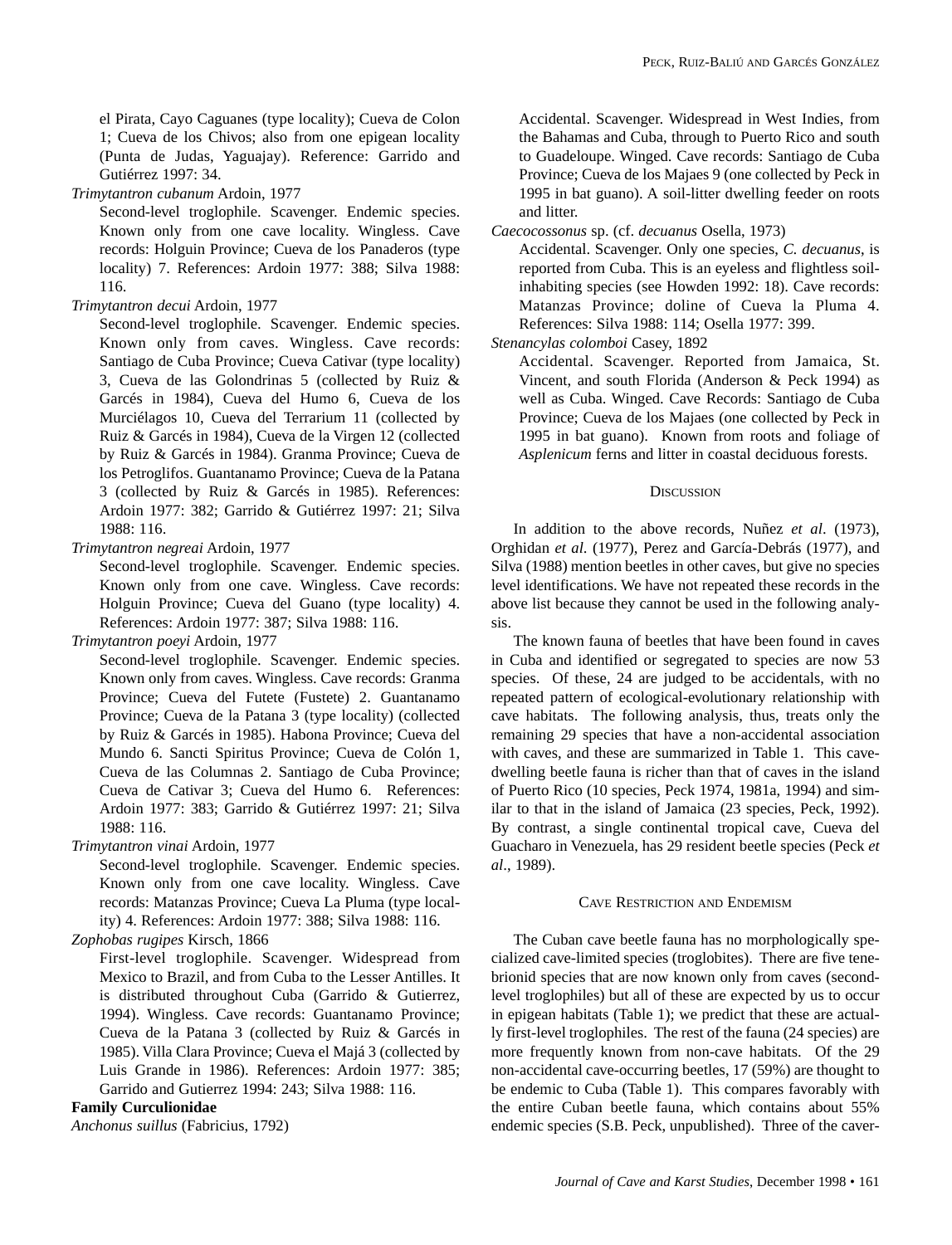| <b>Name</b>                | Cave<br><b>Status</b> | <b>Trophic</b><br><b>Status</b> | Flight<br><b>Wings</b> | <b>Distribution</b> | Cuban<br><b>Status</b> | <b>Habitat</b><br><b>Association</b> |  |
|----------------------------|-----------------------|---------------------------------|------------------------|---------------------|------------------------|--------------------------------------|--|
| Carabidae                  |                       |                                 |                        |                     |                        |                                      |  |
| Macranthus brevicillus     | 1st troglophile       | predator                        | yes                    | West Indies,        | native                 | wet guano                            |  |
| Hydrophilidae              |                       |                                 |                        |                     |                        |                                      |  |
| Oosternum costatum         | 1st troglophile       | scavenger yes                   |                        | <b>Neotropics</b>   | native                 | wet guano                            |  |
| Histeridae                 |                       |                                 |                        |                     |                        |                                      |  |
| Acritus analis             | 1st troglophile       | predator                        | yes                    | Neotropics,         | native?                | moist guano                          |  |
| Carcinops troglodytes      | 1st troglophile       | predator                        | yes                    | Neotropics,         | introduced?            | moist guano                          |  |
| Epiurus antillarum         | 1st troglophile       | predator                        | yes                    | Neotropics,         | native                 | moist guano                          |  |
| Euspilotus sterquilinus    | 1st troglophile       | predator                        | yes                    | Cuba                | endemic                | moist guano                          |  |
| Leiodidae                  |                       |                                 |                        |                     |                        |                                      |  |
| Aglyptinus sp.             | 1st troglophile       | scavenger yes                   |                        | Cuba                | endemic                | moist guano                          |  |
| Proptomaphaginus apodemus  | 1st troglophile       | scavenger yes                   |                        | Cuba                | endemic                | moist guano                          |  |
| Ptiliidae                  |                       |                                 |                        |                     |                        |                                      |  |
| Species 1                  | 1st troglophile       | scavenger yes                   |                        | Cuba                | endemic                | moist guano                          |  |
| Species 2                  | 1st troglophile       | scavenger yes                   |                        | Cuba                | endemic                | moist guano                          |  |
| Species 3                  | 1st troglophile       | scavenger yes                   |                        | Cuba                | endemic                | moist guano                          |  |
| Staphylinidae              |                       |                                 |                        |                     |                        |                                      |  |
| Species 1                  | 1st troglophile       | predator                        | yes                    | Cuba                | endemic?               | moist guano                          |  |
| Scarabaeidae               |                       |                                 |                        |                     |                        |                                      |  |
| Ataenius gracilis          | 1st troglophile       | scavenger yes                   |                        | Neotropics          | native                 | moist guano                          |  |
| Gymnetis lanius            | trogloxene            | scavenger yes                   |                        | Cuba                | endemic                | moist guano                          |  |
| Tiarocera cornuta          | trogloxene            | scavenger yes                   |                        | Cuba                | endemic                | moist guano                          |  |
| Elateridae                 |                       |                                 |                        |                     |                        |                                      |  |
| Conderus posticatus        | trogloxene            | predator                        | yes                    | Neotropics,         | native                 | dry guano                            |  |
| Pyrophorus noctilucus      | 1st troglophile       | predator                        | yes                    | Neotropics,         | native                 | dry guano                            |  |
| Cerylonidae                |                       |                                 |                        |                     |                        |                                      |  |
| Euxestus erithaeus         | 1st troglophile       | scavenger yes                   |                        | West Indies         | native                 | moist guano                          |  |
| Tenebrionidae              |                       |                                 |                        |                     |                        |                                      |  |
| Alphitobius diaperinus     | 1st troglophile       | scavenger yes                   |                        | Neotropics,         | introduced?            | moist guano                          |  |
| A. laevigatus              | 1st troglophile       | scavenger yes                   |                        | Neotropics,         | introduced?            | moist guano                          |  |
| Blapstinus cf. fortis      | 1st troglophile       | scavenger yes                   |                        | Cuba                | endemic                | dry guano                            |  |
| Orghidania torrei          | 1st troglophile       | scavenger yes                   |                        | Cuba                | endemic                | moist guano                          |  |
| Trimytantron cavernicolous | 1st troglophile       | scavenger no                    |                        | Cuba                | endemic                | moist guano                          |  |
| T. cubanum                 | 2nd troglophile       | scavenger no                    |                        | Cuba                | endemic                | moist guano                          |  |
| T. decui                   | 2nd troglophile       | scavenger no                    |                        | Cuba                | endemic                | moist guano                          |  |
| T. negreai                 | 2nd troglophile       | scavenger no                    |                        | Cuba                | endemic                | moist guano                          |  |
| T. poeyi                   | 2nd troglophile       | scavenger no                    |                        | Cuba                | endemic                | moist guano                          |  |
| T. vinai                   | 2nd troglophile       | scavenger no                    |                        | Cuba                | endemic                | moist guano                          |  |
| Zophobas rugipes           | 1st troglophile       | scavenger no                    |                        | Neotropics,         | native                 | dry guano                            |  |

nicolous species have been introduced to Cuba through human commerce, so the faunal mix of cave beetles is now richer than in Pre-Columbian times.

#### CAVE ADAPTATIONS

Many of the adaptations that species have for life in caves are physiological, such as an ability to live in perpetual darkness, and in moist environments. These leave no morphological evidence on the body of the beetle. What can be taken as morphological evidence for cave restriction is reduction or loss of pigmentation, eyes, and flight wings; and elongation of antennae, legs and sensory hairs. None of the Cuban cave beetle species shows cave-related loss or gain of either pigmentation, eyes, appendages, or flight wings (Table 1). There are seven species of Tenebrionidae which have lost the metathoracic flight wings, but these are in phylogenetically wingless lineages associated with semi-arid environments. The wings

were probably lost in ancestral species before cave colonization occurred. Thus, no Cuban cave beetles show evidence of morphological adaptation to cave habitats.

#### HABITAT ASSOCIATION

Cuban cave environments. The physical conditions of caves, which seem to especially affect terrestrial tropical cave life, are: 1, elevation; 2, temperature; 3, humidity; 4, food availability.

1. Elevation. Cuba is a relatively low island. More than 80% of its surface is below 300 m elevation. Most of the caves that have been studied are at elevations between sea level and 100 m. Only a few are as high as 150 m elevation. This may have an impact on the suitability of the caves for the development of troglobitic species. It is a general observation that most terrestrial troglobites in tropical caves occur at higher elevations, from 1000 to 2000 m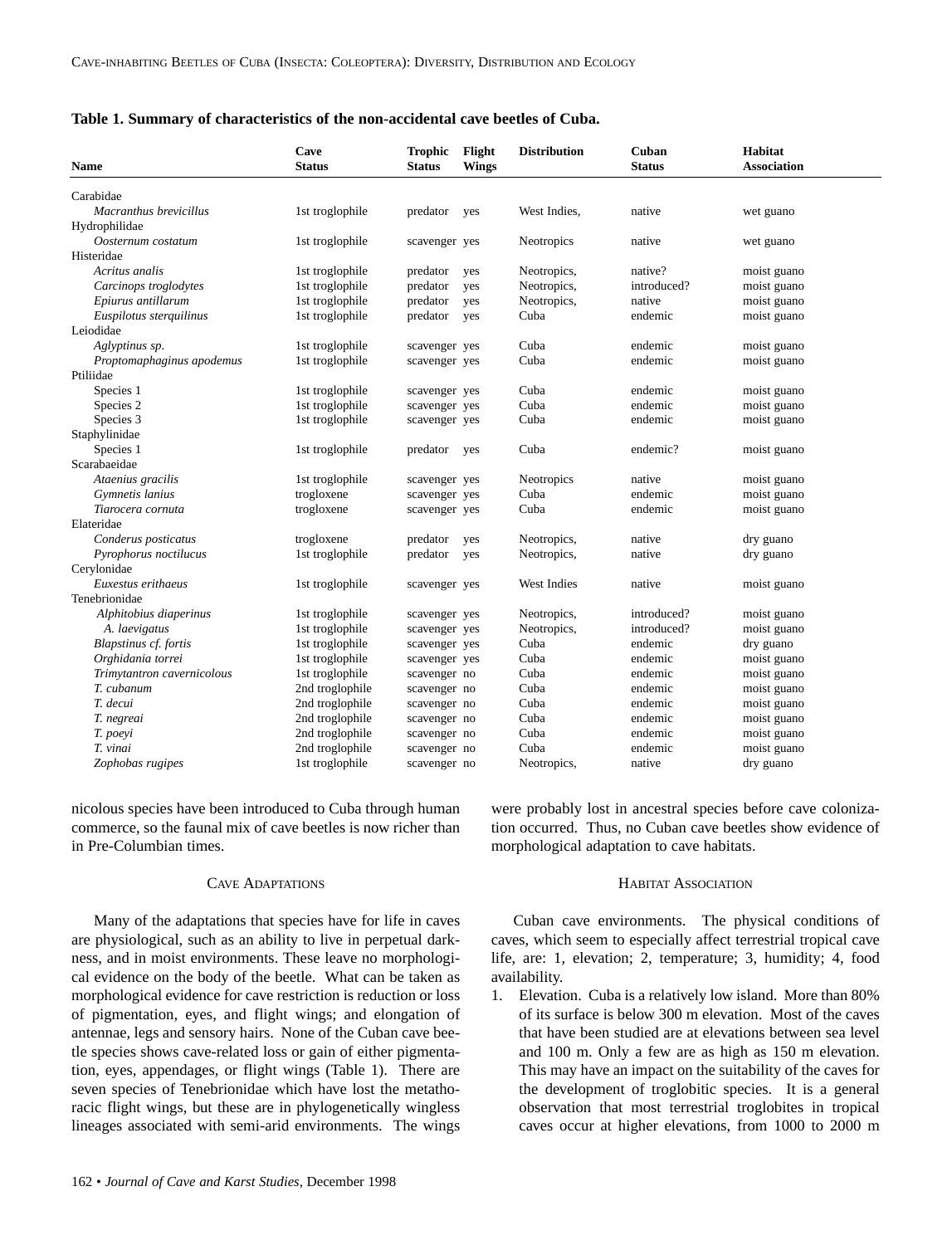(Peck & Finston, 1993; Vandel, 1965). More data are needed on this topic.

- 2. Temperature. The air temperature in Cuban caves generally ranges from 21°-28°C with 22°- 26°C being frequently encountered. Some upper chambers with impediments to air flow (heat traps) may reach temperatures as high as 37°C. These chambers are often occupied by the pollen feeding bat *Phyllonycteris poeyi* Gundlach, and the elevated temperature is caused by metabolic heat from the bats and their decomposing guano. If humidity is high and food abundant, our observations are that beetles are present without regard to high or low cave temperatures.
- 3. Humidity. The relative humidity (RH) of Cuban cave air ranges from "dry" caves with about 70% RH, to the usual condition of near saturation from 95-98% RH. With high humidities, a variety of beetles are usually present. In dry caves, only some species of tenebrionids (which are normally drought adapted beetles) are present.
- 4. Food. Perhaps up to 90% of Cuban caves are occupied by bats. These have diverse diets and different species are specialist feeders on insects, fruit, pollen, and nectar. This produces a mix of guano types of varying nutrient content, which occur in scattered patches. In some caves the guano may be present in tremendous amounts. The guano varies in moisture content from dry to wet. Guano of intermediate moisture content has the richest assemblage of scavenger beetle species and the largest population sizes, which may reach tens of thousands of individuals. In the guano in Cuban caves, predator beetles are fewer in individual numbers and number of species (8) than are scavenger species (16). The predators feed on a variety of scavenging arthropods, such as mites, collembola, and fly larvae in the guano.

One of the common themes of specialization to life in temperate caves is adaptations to low levels of unpredictable food resources (Vandel 1965). The overabundance of predictable food resources (especially guano) has been seen as one factor retarding the development of cave-restricted terrestrial species in tropical caves (Vandel 1965). This matches our experiences, but this is not the place to present data on this topic.

#### WHY ARE THERE NO TROGLOBITIC BEETLES IN CUBA?

Because of the abundance of caves in Cuba, it would be reasonable to expect the presence of cave-evolved species. The absence of troglobitic beetles raises the question about why they are absent. To set the stage we present a summary (Table 2) of the known troglobites of the Greater Antilles. Totals and island characteristics are given in Table 3.

Notice that there are appreciable numbers of aquatic species modified for subterranean life (stygobites) on all four of the Greater Antillean islands. There are also appreciable numbers of terrestrial troglobites, except for Hispaniola which has not had any survey effort for terrestrial cave faunas. Notice also that the bulk of aquatics are crustaceans, and the bulk of **Table 2. Comparison of numbers of known species in the cave-evolved invertebrate faunas of the Greater Antilles (data from Decu & Juberthie, 1994; Peck 1992, 1994, and unpublished).**

|                      | Cuba           | <b>Jamaica</b>                   | <b>Hispaniola</b>                                   | <b>Puerto Rico</b><br>+Virgin Islands |
|----------------------|----------------|----------------------------------|-----------------------------------------------------|---------------------------------------|
|                      |                |                                  | Aquatic - Marine (eyeless or small-eyed stygobites) |                                       |
| Platyhelminthes      | 0              | 1                                | 0                                                   | 0                                     |
| Oligochaeta          | 0              | $\theta$                         | 1                                                   | $\Omega$                              |
| Crustacea            |                |                                  |                                                     |                                       |
| Remipedia            | 0              | 0                                | $\Omega$                                            | $\Omega$                              |
| Ostracoda            | 3              | 3                                | $\overline{4}$                                      | $\overline{0}$                        |
| Copepoda             | 19             | $\theta$                         | 1                                                   | $\Omega$                              |
| Mysidacea            | 5              | $\overline{c}$                   | 1                                                   | 1                                     |
| Thermosbaenacea      | 4              | 1                                | $\overline{4}$                                      | 6                                     |
| Isopoda              | 4              | 1                                | 7                                                   | $\overline{0}$                        |
| Amphipoda            | $\overline{2}$ | $\overline{4}$                   | 15                                                  | 6                                     |
| Decapoda             | $\overline{7}$ | $\overline{c}$                   | 3                                                   | 1                                     |
| Insecta (Coleoptera) | $\theta$       | $\overline{0}$                   | 3                                                   | $\overline{0}$                        |
| <b>Total</b>         | 45             | 14                               | 39                                                  | 14                                    |
|                      |                | <b>Terrestrial (troglobites)</b> |                                                     |                                       |
| Onychophora          | $\overline{0}$ | $\mathbf{1}$                     | $\overline{0}$                                      | $\overline{0}$                        |
| Arachnida            |                |                                  |                                                     |                                       |
| Pseudoscorpiones     | 2              | 4                                | $\boldsymbol{0}$                                    | $\overline{0}$                        |
| Opiliones            | $\overline{c}$ | $\overline{c}$                   | $\mathbf{0}$                                        | $\mathbf{0}$                          |
| Schizomida           | $\overline{2}$ | 1                                | $\overline{0}$                                      | $\overline{0}$                        |
| Amblypygi            | $\mathbf{1}$   | $\overline{0}$                   | $\overline{0}$                                      | $\overline{0}$                        |
| Aranea               | $\overline{2}$ | 9                                | $\theta$                                            | 1                                     |
| Isopoda              | 5              | 1                                | $\overline{0}$                                      | $\overline{0}$                        |
| Diplopoda            | $\overline{0}$ | 1                                | $\overline{0}$                                      | 1                                     |
| Chilopoda            | $\overline{2}$ | $\theta$                         | $\boldsymbol{0}$                                    | $\overline{0}$                        |
| Insecta              |                |                                  |                                                     |                                       |
| Thysanura            | 3              | 0                                | $\boldsymbol{0}$                                    | 1                                     |
| Collembola           | 7              | $\overline{c}$                   | $\overline{0}$                                      | $\overline{0}$                        |
| Orthoptera           | 3              | $\overline{0}$                   | $\overline{0}$                                      | $\overline{0}$                        |
| Blattodea            | 1              | 1                                | $\overline{0}$                                      | 1                                     |
| Homoptera            | $\overline{0}$ | $\overline{c}$                   | $\overline{0}$                                      | 1                                     |
| Coleoptera           | 0              | $\overline{c}$                   | $\overline{0}$                                      | 0                                     |
| <b>Total</b>         | 30             | 35                               | $\bf{0}$                                            | 5                                     |
|                      |                |                                  | $v = 0.0005x + 28.238$ . $R^2 = 0.6646$ . p=0.1848  |                                       |



**Figure 2. Linear regression of the total number of known troglomorph (troglobite + stygobite) species against island karst area. The relationship is suggestive but not statistically significant.**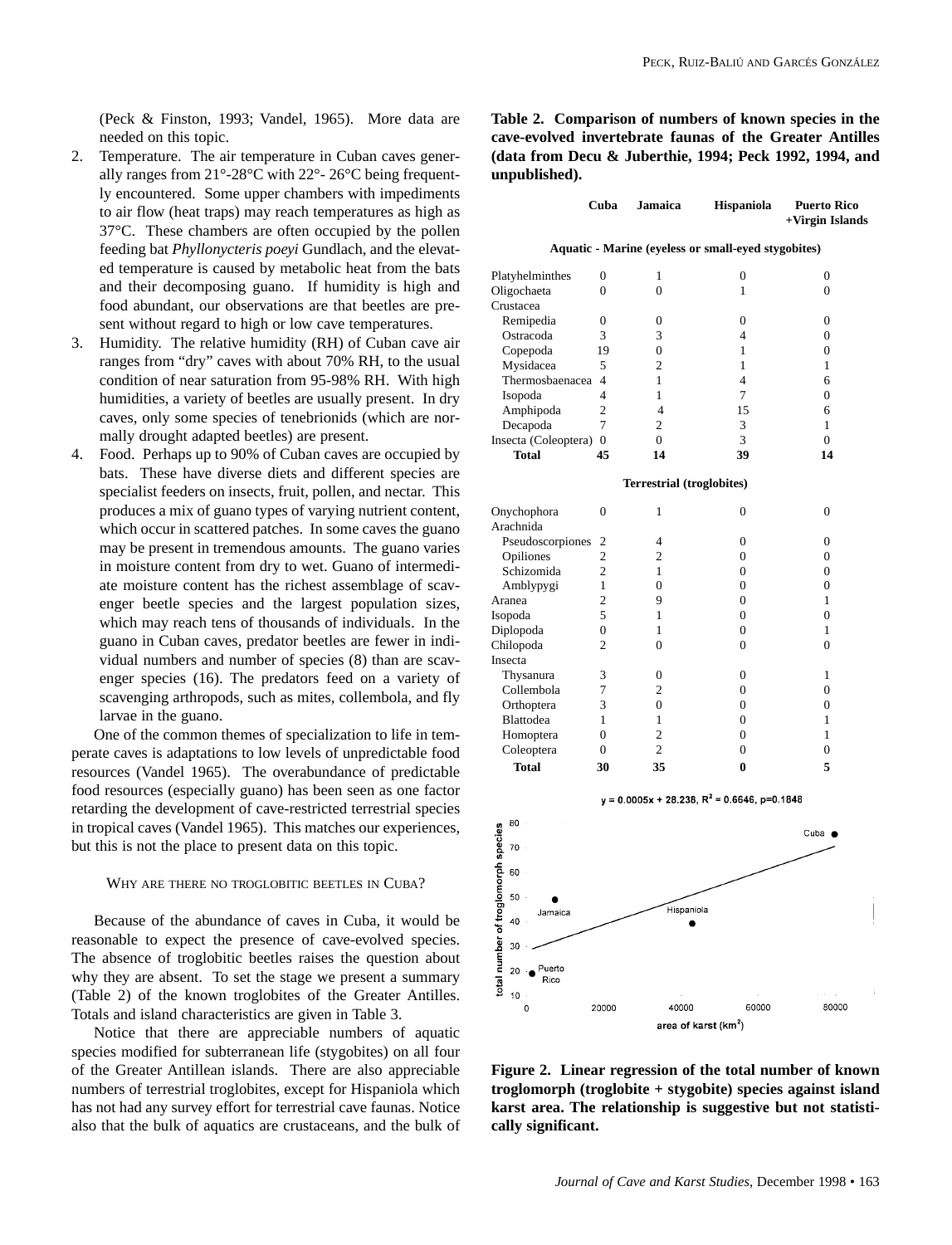**Table 3. Summary of characteristics of Greater Antilles and their cave faunas.**

| Island                    | Total   | Area of<br>Area $(km^2)$ Karst $(km^2)$ | No. Sp.<br>aquatic<br>stygobites | No. Sp.<br>terrestrial<br>troglobites | Total No. Sp. |  |  |
|---------------------------|---------|-----------------------------------------|----------------------------------|---------------------------------------|---------------|--|--|
| Cuba                      | 111,000 | 80,000                                  | 45                               | 30                                    | 75            |  |  |
| Hispaniola                | 76.476  | $\approx 43,000$                        | 39                               | $\Omega$                              | 39            |  |  |
| Jamaica                   | 11.700  | $\approx 7,500$                         | 14                               | 35                                    | 49            |  |  |
| Puerto Rico               | 9.399   | $\approx 1.500$                         | 14                               | 5                                     | 19            |  |  |
| (+ Mona & Virgin Islands) |         |                                         |                                  |                                       |               |  |  |

terrestrials are arachnids, not insects. Within insects, there are only 5 troglobitic beetles for the whole Caribbean, and only 2 are terrestrial species. Why there are more tropical troglobite arachnids than troglobite insects is an unaddressed question.

There are interesting trends in these figures when explored as species-area relationships, a common analytical approach in comparative biogeography. In summary, for total subterranean faunas the species-area relationship is not significant (Fig. 2). When only aquatics are analyzed, there is a significant speciesarea relationship for the islands' karst areas (Fig. 3). It is interesting to note that, for the aquatic species, species number in relation to total island area is an even more significant regression than that for area of karst (not shown). This is reasonable because we know that the groundwater fauna can occupy groundwater spaces in non-limestone terranes as well as those in limestones.

The scarcity or absence of troglobite beetles is not unique to Cuba, but is a generalization for the entire West Indian cave fauna. The three species known from Hispaniola are aquatic elmids (Spangle, 1981b). And since the two eyeless beetle species known from Jamaica are from montane regions, the generalization can be extended to an absence of terrestrial troglobite beetles in lowland West Indian caves. This fits the general picture for tropical lowland terrestrial faunas as a whole, and the scarcity or absence of troglobite beetles in both continental and insular tropical lowland caves. This general-



 $y = 0.0004x + 13.744$ ,  $R^2 = 0.9195$ ,  $p = 0.0411$ 

**Figure 3. Linear regression of the total number of aquatic stygobite species against island karst area. The relationship is statistically significant.**

ization in the New World is based on an analysis of 241 terrestrial troglobites in Mexico, Guatemala, and Belize, of which 86% were from upland caves, and the bulk of the 14% from lowland caves were arachnids, terrestrial isopods, and collembola; not beetles (Peck & Finston 1993).

The absence of troglobitic beetles is not due to a lack of evolutionary time. The islands are certainly old enough, and many other terrestrial troglobites have evolved in these islands. The resolution of the question must be one of an absence of selective pressure and appropriate environmental conditions. These have been present for other groups such as West Indian arachnids, terrestrial isopods, and some insects, mostly collembola. Again we turn to the most obvious factor. Where troglobites do occur there is a strong selective factor of limited food availability. Terrestrial troglobites occur most frequently in food-poor (bat-poor) montane caves, and in food-rich (batrich) lowland caves they usually occur only in the food-poor part of the caves. Other terrestrial groups have responded to these environmental conditions and selective pressures to become cave limited and morphologically evolved for cave life, but West Indian beetles have not.

#### **ACKNOWLEDGEMENTS**

Field work of SBP was partly supported by a research grant from the Natural Sciences and Engineering Research Council of Canada. We thank the many members of the Cubano-Romanian cave biology expeditions who were the first to make known the true richness of the cave arthropods of Cuba. SBP is grateful to V. Decu for making available the four volumes of results of the Cubano-Romanian cave biology expeditions, to Lazaro Roque Abelo for the copy of Silva (1988), and to many other Cuban speleologists who shared their cave publications. Field work of AERB was partly supported by a research grant from the RARE Center for Tropical Conservation of Philadelphia. We thank many specialists for help in making identifications, especially R.A. Anderson (Curculionidae) and P. Kovarik (Histeridae).

#### **REFERENCES**

- Anderson, R.A. & Peck, S.B. (1994). Origin and biogeography of the weevils of southern Florida (Coleoptera: Curculionidae). *The Canadian Entomologist* 126: 819-839.
- Ardoin, P. (1977a). Tenebrionidae (Coleoptera) récoltés en 1969 dans les grottes de Cuba par l'Expedition Biospeleológique cubanoroumaines. *Résultats des expeditions biospéologiques Cubanoroumaines à Cuba*, Editura Academiei Republicii Socialiste România, Bucarest, 2: 381-385.
- Ardoin, P. (1977). Tenebrionidae (Coleoptera) récoltés par la deuxième expédition biospéológique Cubano-roumaines (1973). *Résultats des expéditions biospéologiques Cubano-roumaines à Cuba,* Editura Academiei Republicii Socialiste România, Bucarest, 2: 387-392.
- Armas, L.F. de & Alayón, G. (1984). Sinopsis de los arácnidos cavernícolas de Cuba (excepto ácaros). *Poeyana* 276: 1-25.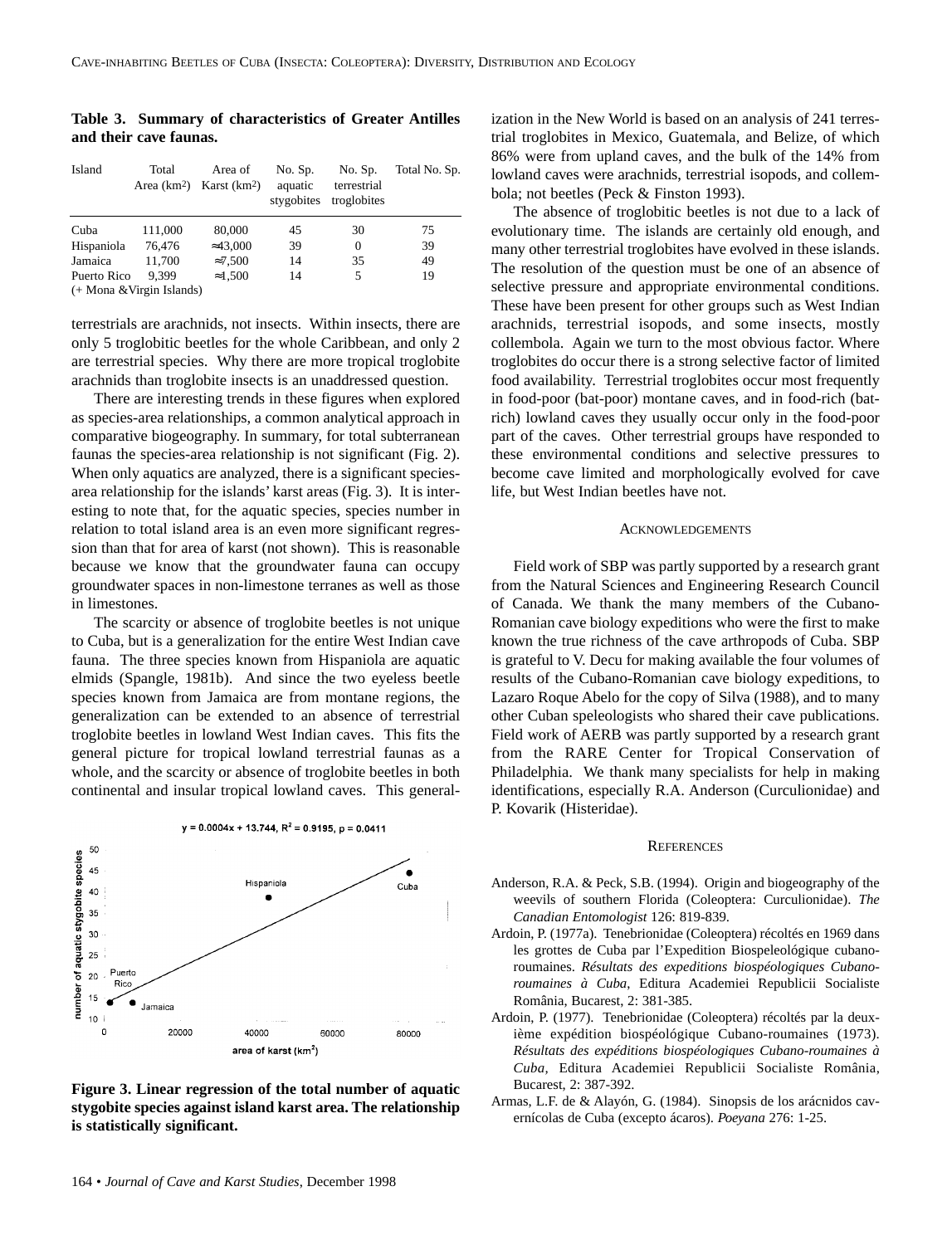- Bolivar Pieltain, C. (1944). Exploración biológica de algunas cavernas de Cuba. *Ciencia* (Mexico) 4: 301-304.
- Decu, V. (1973). Recherches sur les Coléoptères hypogés de Cuba III, Catopidae-Catopinae: *Proptomaphaginus apodemus* Szymczakowski. *Résultats des expéditions biospéologiques Cubano-roumaines à Cuba*, Editura Academiei Republicii Socialiste România, Bucarest, 1: 367-372.
- Decu, V. (1981). Quelques aspects de la biospéologie trópicale résultant des expéditions biospéologiques cubano-roumaines à Cuba. *Résultats des expéditions biospéologiques Cubano-roumaines à Cuba*, Editura Academiei Republicii Socialiste România, Bucarest, 3: 9-15.
- Decu, V. (1983). Sur la bionomie de certaines espèces d'animaux terrestre qui peuplent les grottes de Cuba. *Résultats des expéditions biospéologiques Cubano-roumaines à Cuba*, Editura Academiei Republicii Socialiste România, Bucarest, 4: 9-17.
- Decu, V. & Juberthie, C. (1994). Biospéologie de Cuba, in C. Juberthie & V. Decu (eds.). *Encyclopaedia Biospéologica*, Moulis-Bucarest, 1: 459-475.
- Decu, V. & Therond, J. (1977). Histérides hypogés de Cuba. *Résultat des expéditions biospéologiques Cubano-roumaines a Cuba*, Editura Academiei Republicii Socialiste România, Bucarest, 2: 403-405.
- Garrido, O.H. & Gutierrez, E. (1994). Variability of *Zophobas rugipes* Kirsch (Coleoptera: Tenebrionidae: Tenebrioninii) in Cuba. *Insecta Mundi* 8: 243-245.
- Garrido, O.H. & Gutiérrez, E. (1997). Revisíon del género endémico cubano *Trimytantron* (Coleoptera: Tenebrionidae: Trimytini), con la descripcíon de ocho nuevas especies. *Insecta Mundi* 11: 29-41.
- Hamilton-Smith, E. (1971). The classification of cavernicoles. *National Speleological Society Bulletin* 33: 63-66.
- Hardy, J.D., Jr. (1963). Biology of some Cuban cave faunas (abstract). *National Speleological Society News* 21: 159-160.
- Howden, A.T. (1992). Review of the New World eyeless weevils with unciate tibiae (Coleoptera, Curculionidae: Molytinae, Cryptorhynchinae, Cossoninae). *Memoirs of the Entomological Society of Canada* 162: 76 pp.
- Martin, B.J. (1980). *Limonicus flavomarginatus* (Coleoptera: Elateridae) found in bat guano in a Missouri cave. *The Coleopterists Bulletin* 34: 127-128.
- Mateu, J. (1977). Carabiques récoltés par les expéditions biospéologique cubano-roumaines à Cuba (1969 et 1973)*. Résultats des expéditions biospéologiques Cubano-roumaines à Cuba*, Editura Academiei Republicii Socialiste România, Bucarest, 2: 377-379.
- Nuñez Jimenez, A., Decou, V., St. Negrea, & Fundora Martinez, C. (1973). Primera Expedición Bioespeleológica Cubano-Rumana en Cuba (1969), Presentación sommaire des stations prospectés pour la fauna terrestre. *Resultats des expeditions biospeologiques Cubano-roumaines à Cuba*, Editura Academiei Republicii Socialiste România, Bucarest, 1: 21- 51.
- Nuñez Jimenez, A. (1984). *Cuevas y Carsos*, Editorial Militar, La Habana, Cuba, 431 pp.
- Orghidan, T.N., Negrea, S. & Viña Bayes, N. (1977). Deuxième expédition biospéologiques Cubano-roumaines a Cuba (1973), Presentation sommaire des stations terrestre et aquatiques prospectées. *Résultats des expéditions biospéologiques Cubanoroumaines à Cuba*, Editura Academiei Republicii Socialiste România, Bucarest, 2: 15-40.
- Peck, S.B. (1970). The Catopinae (Coleoptera: Leiodidae) of Puerto Rico. *Psyche* (Harvard) 77: 237-242.
- Peck, S.B. (1974). The invertebrate fauna of tropical American caves, part II: Puerto Rico, an ecological and zoogeographic analysis. *Biotropica* 6: 14-31.
- Peck, S.B. (1977). New records and species of Leiodinae and Catopinae (Coleoptera: Leiodidae) from Jamaica and Puerto Rico, with a discussion of wing dimorphism. *Psyche* (Harvard) 83: 243-254.
- Peck, S.B. (1981a). The subterranean fauna of Mona Island (Puerto Rico): a Caribbean karst environment. *National Speleological Society Bulletin* 43: 59-68.
- Peck, S.B. (1981b). Zoogeography of invertebrate cave faunas in southwestern Puerto Rico. *National Speleological Society Bulletin* 43: 70-79.
- Peck, S.B. (1983). New cavernicolous *Proptomaphaginus* from Hispaniola and Mexico (Coleoptera: Leiodidae: Cholevinae). *The Florida Entomologist* 66: 254-260.
- Peck, S.B. (1992). A synopsis of the invertebrate cave fauna of Jamaica. *National Speleological Society Bulletin* 54: 37-60.
- Peck, S.B. (1994). Cave fauna of Puerto Rico, Mona Island, and the Virgin Islands, in C. Juberthie and V. Decu (eds.). *Encyclopaedia Biospeologica*, Moulis-Bucarest 1: 505-512.
- Peck, S.B., Kukalova-Peck, J. & Bordon A., C. (1989). Beetles (Coleoptera) of an oil-bird cave: Cueva del Guacharo, Venezuela. *The Coleopterists Bulletin* 43: 151-156.
- Peck, S.B. & Finston, T.L. (1993). Galapagos islands troglobites: the question of tropical troglobites, parapatric distributions with eyed-sister-species, and their origin by parapatric speciation. *Mémoires de Biospéologie* 20: 19-37.
- Peck, S.B. & Thomas, M.C. (1998). *A distributional checklist of the beetles (Coleoptera) of Florida*, Vol. 16, Arthropods of Florida and neighbouring land areas, Florida Department of Agriculture and Consumer Services, 160 pp.
- Peréz Gonzales, A. & García-Debrás, A. (1997). Registros nuevos de fauna para algunas cuevas cubanas. Cucuyo (Museo Nacional de Historia Natural, Ciudad de La Habana) 6: 25-29.
- Silva Taboada, G. (1974). *Sinopsis de la Espeleofauna Cubana*. Serie Espeleológica y Carsológica, Academia de Ciencias de Cuba 43: 1-68.
- Silva Taboada, G. (1988). *Sinopsis de la espeleofauna Cubana*. Editorial Científico-Técnica, Ciudad de la Habana, 144 pp.
- Spangler, P.J. (1973). Aquatic Coleoptera collected by the Biospeleological Expeditions to Cuba by the Academies of Science of Cuba and Romania (Gyrinidae: Dytiscidae: Hydrophilidae: Hydraenidae: Elminthidae: Psephenidae). *Résultats des expédition biospéologiques Cubano-roumaines à Cuba*, Editura Academiei Republicii Socialiste România, Bucarest, 1: 353-358.
- Spangler, P.J. (1981a). Supplement to the aquatic and semiaquatic Coleoptera of Cuba collected by the Bioespeleological Expeditions to Cuba by the Academies of Science of Cuba and Romania. *Résultats des expéditions biospéologiques Cubanoroumaines à Cuba*, Editura Academiei Republicii Socialiste România, Bucarest, 3: 145-169.
- Spangler, P.J. (1981b). Two new genera of phreatic elmid beetles from Haiti, one eyeless and one with reduced eyes (Coleoptera, Elmidae). *Bijdragen tot de Dierkunde* 51: 375-387.
- Vandel, A. (1965). Biospeleology, *The biology of cavernicolous animals*. Pergamon Press, Oxford, 524 pp.